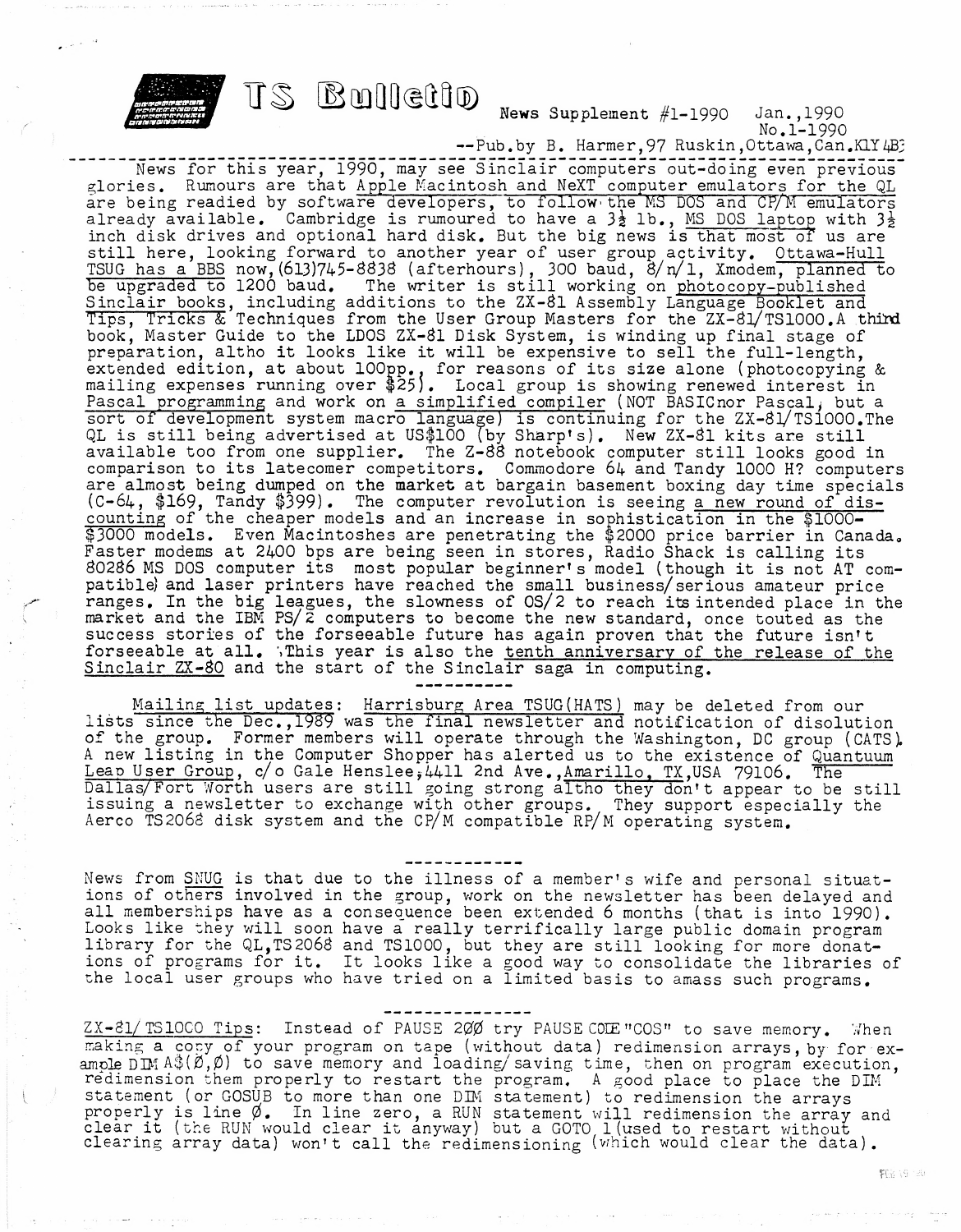$p. 2 - No. 1 - 1990 (Jan.)$ 

Published-Program Survey of Newsletters: Dominoes-ZX-81 m/c,BASIC line trace Survey of Newsletters: Dominoes-ZX-81 m/c, BASIC line trace<br>
culator ZX-81 BASIC all in Dec.89-Vancouver TSUG N/L.....<br>
sion ZX-81 m/c, Sincus, Johnson City, NY N/L, (Nov-Dec,89)...<br>
eak any program caught in a loop, to ig ZX-81, Vector Screen Calculator ZX-81 BASIC all in Dec.89-Vancouver TSUG N/L...... ,,.octal/decimal conversion ZX-Sl m/c, Sineus, Johnson City,NY N/L.(Nov-Dec,S9).. ... octal/decimal conversion  $\forall x$ -ol m/c, sincus, Johnson Clty, NI N/L. (NOV-Dec, 09)...<br>...m/c utilities to break any program caught in a loop, to ignore BREAK command, invert screen attributes, scroll the screen line to left and wrap it around to next line, to flip the screen (horiz, or vert.) TS2068 m/c -Boston Comp. Soc., Sept-Oct n/1 (note: the TSUG there has recently broken off from Boston Comp. Soc.) ...USA Medicare Income Tax TS2068 BASIC, in Harrisburg TSUG n/1 Sept.89....TS2068 State Lotto program, Aug k Sept,S9 SMUG n/l, Milwaulkee.,..cryto demo TS206S,BASIC state Lotto program, Aug & Sept, 89 SMUG n/ 1, Milwaulkee....Cryto demo TS2068, BAS1<br>and Chaos Demo, Oct.89 Vancouver TSUG N/L..... Cube-It (TS2068 game),LasVegas,n/1 Jan.,1990...

assembly language articles with sample routines is assembly language articles with sample routines is<br>Vancouver TSUG N/L. The articles, by V. Lee, are on help to TS206S users. Note that back issues of this newsletter also have articles by Wilf Rigter on m/c routines to speed up the ZX-81/TS1000 by modifying the disby whit higher on my croadings to <u>speed ap the axed follow</u> by modifying the dis-<br>play routines. Apparently using these techniques, the ZX-8I/TS1000 can be made to<br>run faster than by merely putting it into FAST mode. Seem run faster than by merely putting it into FAST mode. Seems like a much better way<br>than brute force acceleration which only boosts execution 15% when you step up the  $ZX-31/$  TS1000 clock to  $4MHz$  (from  $3\frac{1}{4}MHz)$  and avoids the technical complications  $($ like setting fire to your tv!). And of course good m/c or assembly language pro-(like secting fire to your tv:). And of course good my c or assembly language p<br>gramming speeds up programs too. So can the <u>rewriting of BASIC routines</u>. An 8 sec. loop was cut down to about  $1\frac{1}{2}$  sec. in one of my programs by ingenious rewriting of it to avoid going through the loop as many times and replacing looping with straight through BASIC code (within a loop that then required fewer times which soldight only sagned. speed up these techniq<br>it into FAST<br>it into FAST<br>holy boost<br> $\frac{1}{6}$ MHz) and av<br>And of cours<br>So can the <u>r</u><br>sec. in one<br>he loop as m<br>within a loo<br>within a loo<br>within a loo<br>within a loo<br>igpear alth<br>given to QL<br>tions. The

N/L Hardware articles continue to appear although the Z-88 cable articles<sup>(4'</sup>in HATS) and the increasing attention given to QL modifications, are starting to replace ZX-S1/TS1000/TS2068 modifications. The writer hopes to print a lot of tips for hardware modifications of the ZX-Sl/TSIOOO in the next pages of the 'Tips, Tricks and Techniques from the User Group Masters for the ZX-81/TS1000' booklet. This should become an excellent source of info and references for both the old and new ZX-Sl/TSIOOO user. (Yes, new users are coming to the user groups looking for ZX-31/TSIOOO lore. They are mainly young students seeking a low cost computer to practice the things they are being taught in school about computers since the hands-on practice sessions at school are often not quite long enough for them.) The writer thinks that not only is the ZX-81/TS1000 a good platform for controller projects like burglar alarm monitors but also a natural as the intelligent ler projects like burglar alarm monitors but also a natural as the <u>intelligent</u><br>part of eprom or other programmable chip programmers. One user has made a short  $ZX-31/TS1000$  board, with only the ROM, RAM and eprom (no ULA, keyboard or video) so that programs debugged and developed on the full ZX-Sl/TSIOOO can be used on the short board, run from an eprom, rather than a full ZX-8,/TS1000.It's been it is said by Donald Lambert of the CRAGIST, used to take pictures from a kite. So there is lots of potential left for hardware hackers in the old ZX-81/TS1000.Tip from Donald Lambert for TS2068 LOAD problems caused by heat: take off all unnecesit on Bohard Bamber of tor 192000 EOAB problems caused by heat. Cake off and unneces-<br>sary accessories off the bus/ expansion, Also mentioned is an audio xformer tip pas-<br>sed on from Dave Solly, Ottawa, <u>for this cassette</u> Aerco TS2068 disk system users may be interested in the LKDOS Cartridge i/f for that system. With an FD-68 it gives Larken DOS & Extended BASIC commands incl. that system. With an FD-08 it gives Larken DOS & Extended BASIC commands incl.<br>MERGE. You can switch between the Aerco & LKDOS so you can still use RP/M.It uses<br>the Aerco RAM to give you a 48K RAM disk. Cartridge is also a the Aerco RAM to give you a 48K RAM disk. Cartridge is also available for Oliger<br>system & Ramex. US\$68 from Larken Electronics, RR#2,Mavan, Ont.,Canada K4B 1H9 Mazir Pashtoon of SMUG reports Cambridge North Am. in Chapt.11-but Sharps has Z-& still and will now be only importer\_on\_the bankruptcy of Cambridge, (Milwaulkew) A software interface for the video digitizer for the TS2068 and the Okimate 20 dmp sold through TOYS-R-US for \$99, has been produced by John McMichael, 1710 Palmer Dr., Laramie, WY, USA 82070 for US\$20-requires IBM parallel Plug \*n Print cartridge In product name is VideoCopy plus VideoTex. VideoTex alone avail, separately US\$10.<br>This software uses the digitizer i/f board to capture VCR/videocamera images that This software uses the digitizer i/f board to capture VCR/videocamera images that<br>-------\_\_\_Bas\_been\_reviewed\_in\_past\_issues\_of\_SMUG\_Bytes,5052N\_9lst\_St.Milwaulkee.WI\_<br>\n amateur publication of TS Bulletin, Bill Harmer,97

\$69.19.180